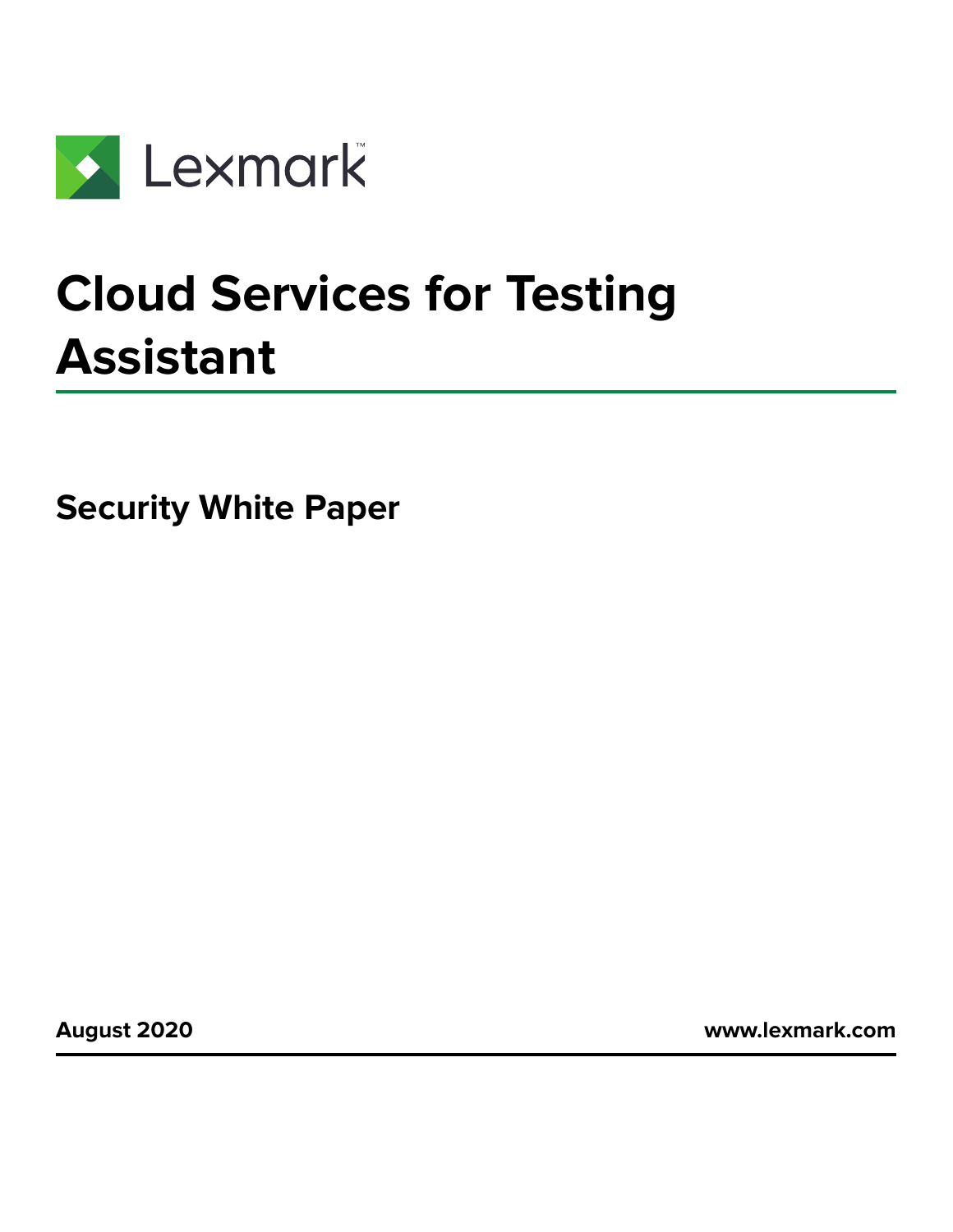## **Contents**

|  | 8 |
|--|---|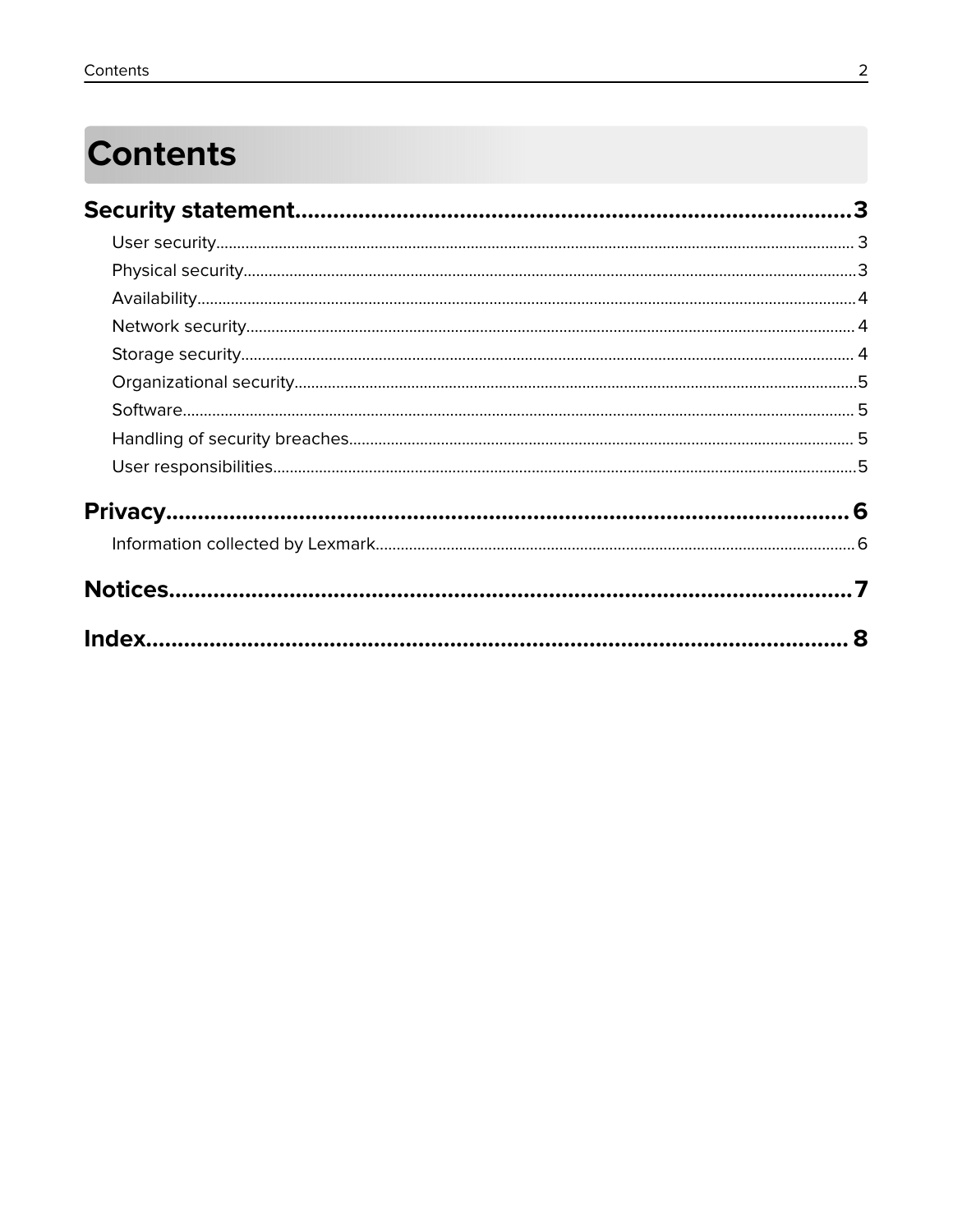## <span id="page-2-0"></span>**Security statement**

When organizations implement a cloud-based solution, they put their trust in the solution provider to protect their data and deliver a secure platform.

Lexmark takes this trust seriously.

All user data are kept secured. Only required personal data, such as e-mail addresses, names, and student ID numbers, are collected. No financial data are collected or stored.

This document is intended for Lexmark customers and Lexmark partners who are interested in understanding how the information assets are handled within Lexmark Testing Assistant. The document also contains information on how the solution interacts with the information systems of the customer.

## **User security**

Lexmark uses some of the most advanced technology for Internet security commercially available today.

- **•** Users are required to create a unique user name and password that must be entered each time they log in. User passwords must meet the complexity requirements.
- **•** All user passwords are encrypted in the database as a nonreversible salted hash.
- **•** Users are warned if they try to set a vulnerable password which is already leaked by a third party.
- **•** Secure Sockets Layer (SSL) technology is used to protect all data, in motion and at rest, using server authentication and data encryption. User data are safe, secured, and available only to authorized persons.
- **•** Role-based access control method is used to restrict access to authorized users.

## **Physical security**

- **•** Data center certifications:
	- **–** SOC 1 / SSAE 16 / ISAE 3402 (formerly SAS 70)
	- **–** SOC 2
	- **–** SOC 3
	- **–** FISMA, DIACAP, and FedRAMP
	- **–** DOD CSM Levels 1–5
	- **–** PCI DSS Level 1
	- **–** ISO 9001 / ISO 27001
	- **–** ITAR
	- **–** FIPS 140-2
	- **–** MTCS Level 3
- **•** The data centers are staffed with accredited technicians.
- **•** The data centers are secured using two-factor authentication, video surveillance, intrusion detection systems, and 24/7 security personnel.
- **•** The data centers are equipped with digital surveillance systems.
- **•** The data centers are equipped with state-of-the-art fire detection and suppression systems.
- **•** The data centers have environmental controls for temperature and humidity.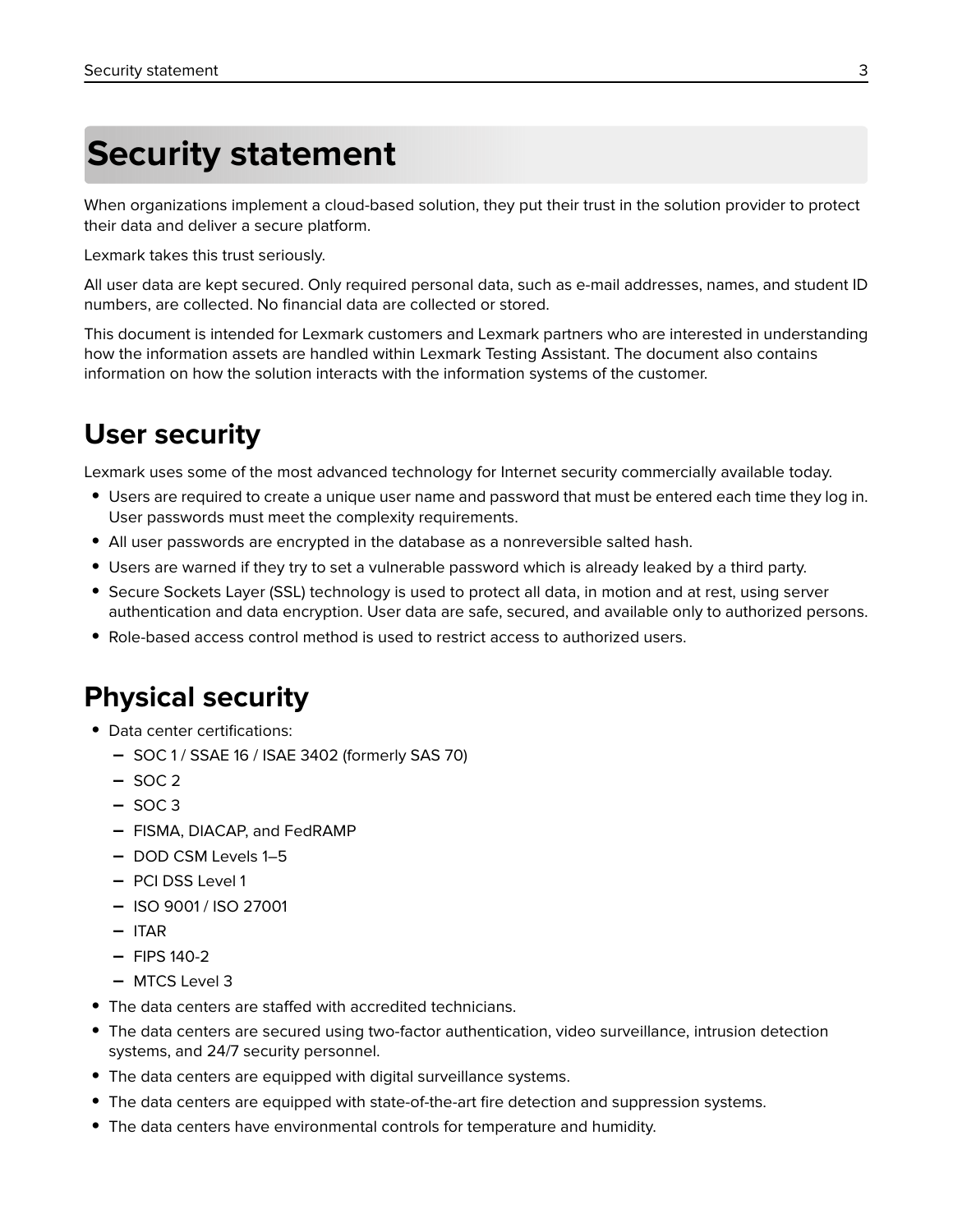- <span id="page-3-0"></span>**•** All customer data are stored on servers located in North America (USA or Canada).
- **•** Magnetic storage devices that have reached the end of their useful life are demagnetized and physically destroyed in accordance with industry-standard best practices.

## **Availability**

- **•** Fully redundant IP connections.
- **•** Multiple independent connections to Tier 1 Internet access providers.
- **•** 24/7 uptime monitoring with escalation to Lexmark representatives for any downtime.
- **•** All services have quick failover points and redundant hardware across multiple availability zones.
- **•** The services are scalable to meet demand.
- **•** The data centers are equipped with backup generators.
- **•** The servers have redundant power supplies and uninterruptible power supplies.
- **•** Application services are load-balanced, stateless, and redundant to make sure that a server is always ready to handle requests.

## **Network security**

- **•** Secure layered stateful firewalls restrict access to servers.
- **•** The network provides protection against traditional network security issues such as DDoS attacks, MITM attacks, IP spoofing, port scanning, and packet sniffing.
- **•** The cloud servers have antivirus and threat detection software to protect against malware and targeted attacks.
- **•** Layered intrusion-detection systems continuously monitor for unauthorized access.
- Next-generation persistent-threat monitoring ensures high threat prevention performance to safeguard against malicious activity and prohibited access.
- **•** Network security audits are performed regularly using an automated security assessment service.
- **•** All environments are logically isolated using the secure virtual private clouds.

### **Storage security**

- **•** All data, both at rest and in flight (inbound and outbound), are encrypted.
- **•** All off-site backups are encrypted.
- **•** Sensitive data elements are doubly secured using layer encryption.
- **•** Customer data are stored on RAID 1 arrays.
- **•** Backups occur internally daily and hourly to a centralized backup system for off-site storage.
- **•** Encrypted off-site backups are replicated in real time to centralized backup systems in North America (USA or Canada).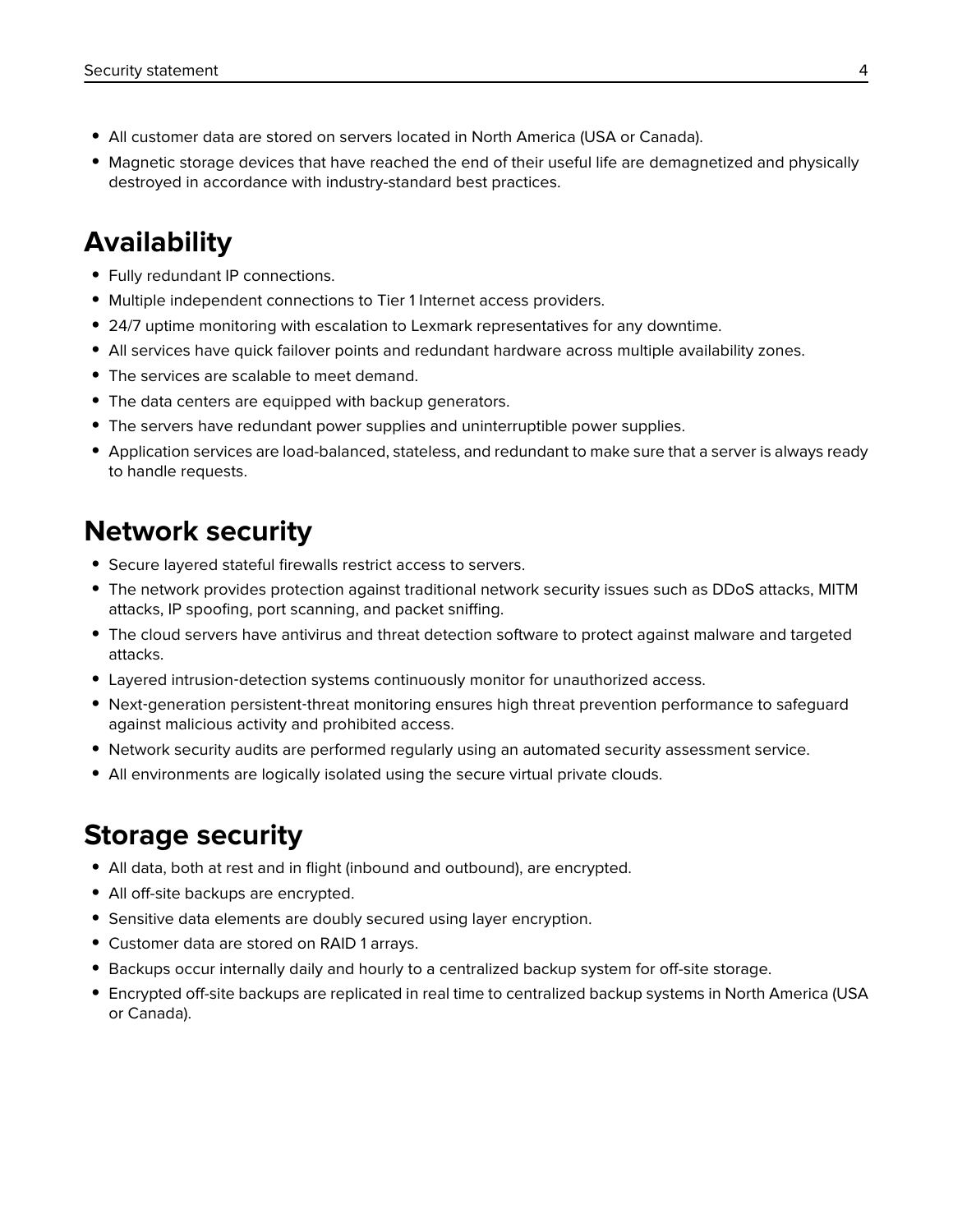### <span id="page-4-0"></span>**Organizational security**

- **•** Role-based advanced access control systems are used to restrict administrative access based on a user's role.
- **•** Access controls to sensitive data on the databases and systems are set on a need-to-know basis.
- **•** Access to server control panel requires multifactor authentication.
- **•** System audit logs are maintained and monitored.
- **•** Internal information security policies are reviewed and updated regularly.
- **•** Background screening on all employees is performed.

## **Software**

- **•** Engineers use industry-standard best practices and secure coding guidelines.
- **•** The latest patches are applied regularly to all operating systems and application files.

## **Handling of security breaches**

No method of data transmission over the Internet, or method of electronic storage, is completely secure. Lexmark cannot guarantee absolute security. If Lexmark learns of a security breach or potential security breach, then the affected users are notified electronically so that they can take appropriate protective steps. Lexmark may also post a notice on the website.

## **User responsibilities**

Lexmark makes sure that the systems are secure, but keeping data secure also depends on users. Users must create complicated passwords and store them safely to maintain the security of their account. Users must not divulge their passwords to anyone, write it down where it could be associated with another personal ID, or reuse it in another location. Devices used to access the Lexmark Cloud Services must have sufficient security to keep any data downloaded away from prying eyes.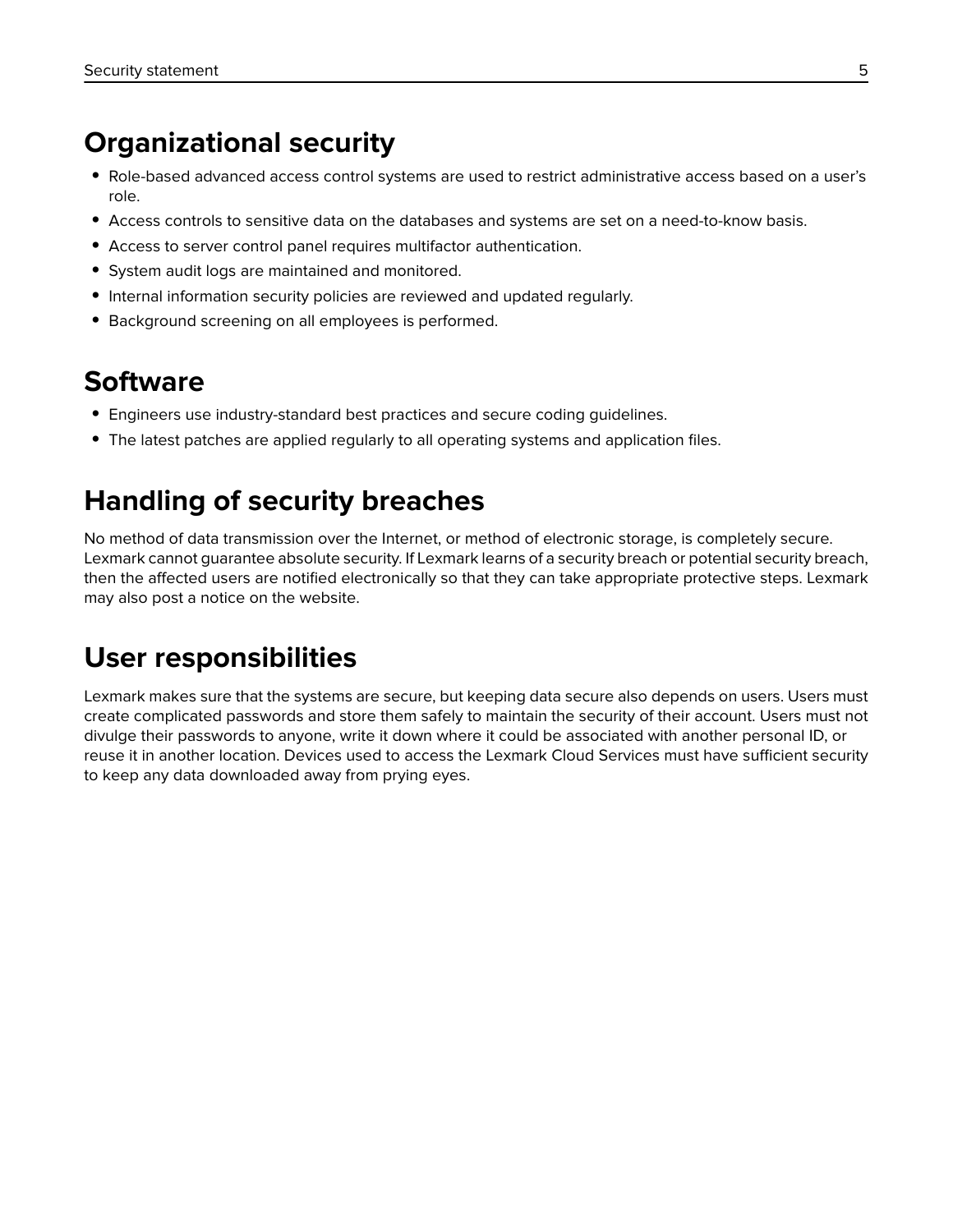## <span id="page-5-0"></span>**Privacy**

### **Information collected by Lexmark**

Lexmark requires the following data to enable and maintain the user's account:

- **• E-mail addresses**
- **• Names**
- **• Student ID numbers**

#### **How information is used**

The information collected is used only for the limited purposes of Lexmark Testing Assistant and its related functionality and services. These limited purposes are as described in this **[Privacy Policy](https://lexmark.remark.cloud/privacy-policy)** and as permitted by applicable laws. These limited purposes include circumstances where it is necessary to fulfill your requested services, or where you have given us your express consent. Other purposes include the following:

- **•** Provide, operate, maintain, and improve Lexmark Testing Assistant.
- **•** Send you technical notices, updates, security alerts, and support and administrative messages.
- **•** Monitor and analyze trends, usage, and activities about Lexmark Testing Assistant to help in future product development.
- **•** Personalize and improve Lexmark Testing Assistant, and provide features to customize your experience and match your usage and preferences.

Data and reports are not released, sold, reproduced, transferred, or otherwise exploited or disclosed.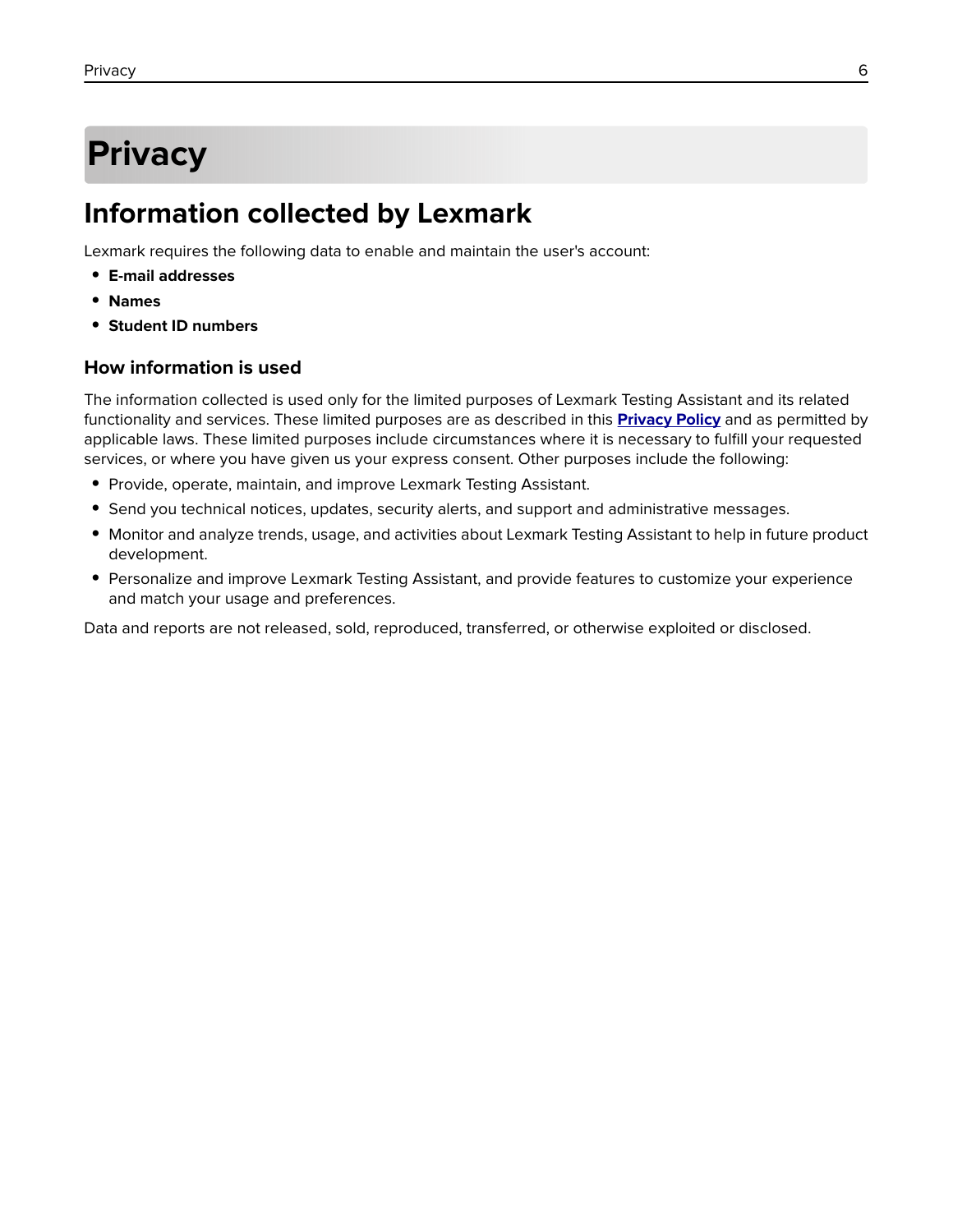## <span id="page-6-0"></span>**Notices**

### **Edition notice**

August 2020

**The following paragraph does not apply to any country where such provisions are inconsistent with local law:** LEXMARK INTERNATIONAL, INC., PROVIDES THIS PUBLICATION "AS IS" WITHOUT WARRANTY OF ANY KIND, EITHER EXPRESS OR IMPLIED, INCLUDING, BUT NOT LIMITED TO, THE IMPLIED WARRANTIES OF MERCHANTABILITY OR FITNESS FOR A PARTICULAR PURPOSE. Some states do not allow disclaimer of express or implied warranties in certain transactions; therefore, this statement may not apply to you.

This publication could include technical inaccuracies or typographical errors. Changes are periodically made to the information herein; these changes will be incorporated in later editions. Improvements or changes in the products or the programs described may be made at any time.

References in this publication to products, programs, or services do not imply that the manufacturer intends to make these available in all countries in which it operates. Any reference to a product, program, or service is not intended to state or imply that only that product, program, or service may be used. Any functionally equivalent product, program, or service that does not infringe any existing intellectual property right may be used instead. Evaluation and verification of operation in conjunction with other products, programs, or services, except those expressly designated by the manufacturer, are the user's responsibility.

For Lexmark technical support, go to **<http://support.lexmark.com>**.

For information on Lexmark's privacy policy governing the use of this product, go to **[www.lexmark.com/privacy](http://www.lexmark.com/privacy)**.

For information on supplies and downloads, go to **[www.lexmark.com](http://www.lexmark.com)**.

**© 2017 Lexmark International, Inc.**

**All rights reserved.**

### **GOVERNMENT END USERS**

The Software Program and any related documentation are "Commercial Items," as that term is defined in 48 C.F.R. 2.101, "Computer Software" and "Commercial Computer Software Documentation," as such terms are used in 48 C.F.R. 12.212 or 48 C.F.R. 227.7202, as applicable. Consistent with 48 C.F.R. 12.212 or 48 C.F.R. 227.7202-1 through 227.7207-4, as applicable, the Commercial Computer Software and Commercial Software Documentation are licensed to the U.S. Government end users (a) only as Commercial Items and (b) with only those rights as are granted to all other end users pursuant to the terms and conditions herein.

### **Trademarks**

Lexmark and the Lexmark logo are trademarks or registered trademarks of Lexmark International, Inc. in the United States and/or other countries.

All other trademarks are the property of their respective owners.